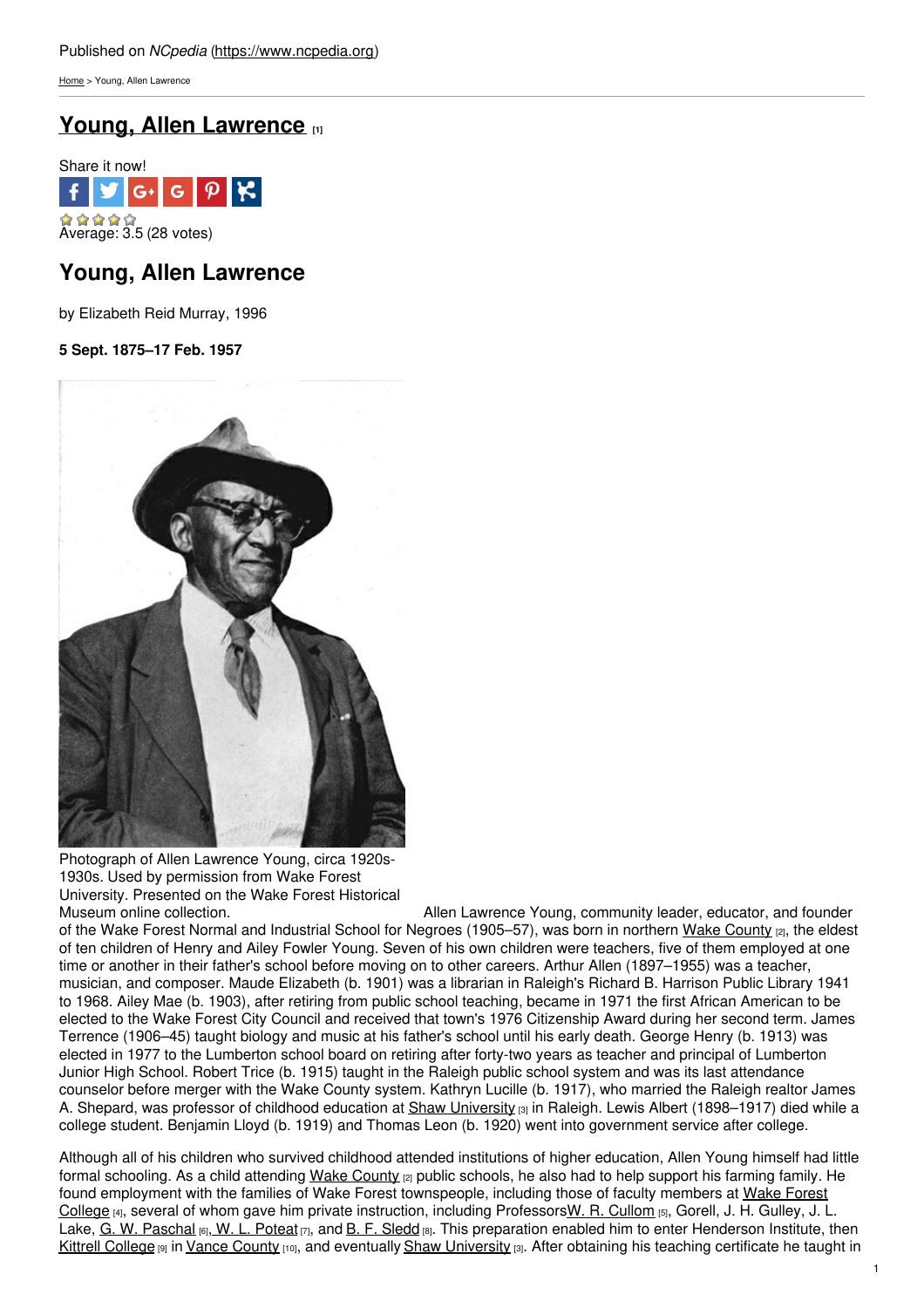a county public school in the northern Wake County community of Wyatt. To augment his income, he and Mrs. Young established a dry cleaning business in their home in Wake Forest, catering especially to the faculty and students of the college.



Photograph of the Wake Forest Normal and Industrial School, Wake Forest, NC, circa 1920s-1930s. Used by permission from Wake Forest University. Presented on the

Wake Forest Historical Museum online [collection.](http://wakeforestmuseum.org/2013/07/21/the-normal-and-industrial-school/) [11]In 1905 Young and Nathaniel Mitchell of Wake Forest were among the five charter members and elders of the Spring Street Presbyterian Church, founded that year in Wake Forest. In the same year the two men, together with other African American leaders in the community, met in Young's home and organized the Presbyterian Mission School for Colored Boys and Girls. Classes opened on 6 November 1905 in a corner of a bed springs factory on nearby White Street. Young was named principal and the school's only teacher for the first year. Thirty pupils enrolled in classes designed "to prepare colored boys and girls for practical duties of life," according to the first catalogue, and to equip those planning to enter college with basic English, Latin, and other courses. Boarding facilities were provided in neighborhood homes, including that of the principal. Young's first wife was instructor in general housekeeping until her death in 1910. The second Mrs. Young taught piano and primary grades. Financial assistance came from the growing membership of the church, into whose meetinghouse the school moved; from sympathetic white friends in and around Wake Forest; from philanthropists in other states; and from the Freedman's Board of the Presbyterian church, which commissioned him a missionary teacher "to the Freedmen at and about Wake Forest."

A catalogue for the second scholastic year beginning 8 October 1906 listed tuition charges of 25 to 50 cents per month for courses in the literary department, and of \$1.00 to \$1.50 in the musical department. Room and board was \$5 per month; the students furnished their own bedclothes, books, and lamp oil and were "required to do at least two hours' work each day." Boys received practical farming instruction and experience and eventually manual training. Girls learned housekeeping, sewing, and cooking and assisted in providing the meals for the boarding students. Students also raised and canned vegetables to be sold in a nearby store established by Young about 1914. For a bakery added later, they baked rolls and bread for sale. Night classes were conducted for adults in many of the school's departments.

The school's church-appointed board of trustees secured funds to erect permanent buildings for classrooms and dormitories for the growing student body. The school reached its zenith in the 1920s and 1930s, when more than three hundred students were instructed by about a dozen faculty members. The high school department was the first for African Americans in Wake Forest and one of the first in Wake County. Its private vehicle was the first school bus operated in Wake County for black students. Young's sons Arthur and James organized a music department and directed a choral group, a band, and a touring musical drama troupe, all of which performed in numerous localities in North Carolina and in states as far away as Connecticut. Close ties were maintained with Wake Forest College, whose faculty and student body often conducted chapel services and assisted in athletic programs at Young's school.



Photograph of students at the Wake Forest Normal and Industrial School in Wake Forest, NC, circa the 1920s-1930s. Photograph from the collections of the State Archives of North Carolina. Presented on the Wake Forest<br>Historical Museum online.

 $H<sub>[12]</sub>Enrollment began to drop after the state began improving$ 

public education for blacks. The high school was discontinued first, after a free public high school opened nearby. The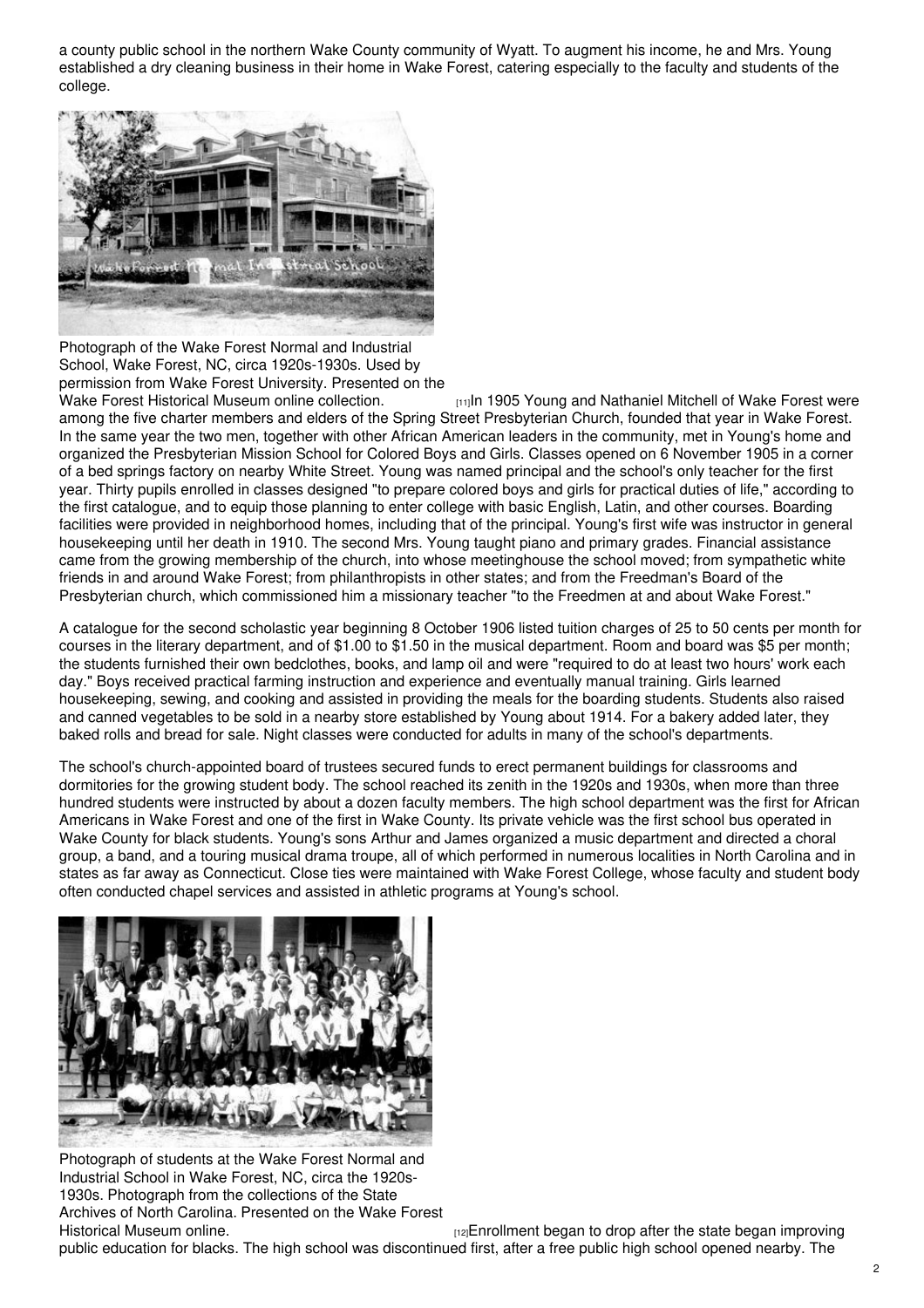earlier grades were gradually phased out, and in the school's final year (1956–57) only the kindergarten department was operating. In 1978 only one of the school's five buildings survived, relocating a few yards west of its original site. Young's daughters living nearby preserved a single sewing table and classroom chair.

Always a community leader, Young took an active role in annua[lEmancipation](https://www.ncpedia.org/emancipation-day) Day [13] observances in the area. The facilities of his school were frequently used for meetings such as sessions of the Rural Progressive Uplift organization, for which the school's music department performed, and Principal Young spoke or chaired discussion groups. He was as early as the 1930s engaged in successful efforts to correct local abuses in voter registration requirements for African Americans and continued to spearhead drives for increased African American registration and voting. In 1920 he was a delegate-at-large to the [Republican](https://www.ncpedia.org/republican-party) [14] National Convention in Chicago, which nominated successful presidential candidate Warren G. [Harding](https://www.whitehouse.gov/about/presidents/warrenharding) [15]. He later changed his party affiliation t[oDemocrat](https://www.ncpedia.org/democratic-party) [16]. He led local efforts for community betterment, including especially street improvements in the black communities of Wake Forest, as well as increased recreational opportunities. He was himself an avid tennis player. He was also an Odd [Fellow](https://www.ncpedia.org/odd-fellows-lodge) [17]. A lifelong member and elder in the Spring Street Presbyterian Church, he served as clerk of its sessions and was commissioned elder to the General Assembly of the Presbyterian Church of the United States.

Young's first wife was the former Louzania Jones of Franklin County [18]. Of their five sons and three daughters, a son and a daughter died in infancy and another son died as a young man. After her death on 10 December 1910, Young married Geneva Trice, of Chapel Hill, a Shaw University alumna who assisted in the family school. They had four sons and a daughter. Predeceasing her husband, she died on 6 November 1934.

The final year of his school was Young's last year of life. After gradually failing health, he died at home at age eighty-one. Funeral services were conducted from the Spring Street Presbyterian Church, with burial in the community cemetery at Taylor and Walnut streets, Wake Forest. Portraits of Young and of the buildings and student activities of his school are in the photographic collection of the North Carolina State Archives, Raleigh.

### **References:**

Raleigh *Carolinian*, 15 May 1971.

Raleigh *News and Observer*, 18–20 Feb. 1957.

*Raleigh Times*, 25 Oct. 1971.

Wake Forest Normal and Industrial School,*Annual Catalogue* (1906), *Annual Bulletin* (1920–21), *Annual Report* (1930– 31).

*Wake Forest Student*, November 1941.

Wake Forest *Wake Weekly*, 29 Apr., 6 May 1971.

Yulan Washburn, "Allen Young's School,"*Wake Forest Student*, 28 Mar. 1956.

Ailey M. and Maude E. Young (Wake Forest), personal contact, 7, 26 July 1971, 19, 28 Oct. 1978.

Maude E. Young, "Birth and Death of an Institution" (typescript, 1971) and other materials in vertical file (Richard B. Harrison Library, Raleigh).

Young Family Bible (possession of Ailey M. and Maude E. Young, Wake Forest).

### **Additional Resources:**

"Ailey Young House." Historic Preservation. Town of Wake Forest[.http://www.wakeforestnc.gov/ailey-young-house.aspx](http://www.wakeforestnc.gov/ailey-young-house.aspx) [19] (accessed January 31, 2014).

### **Image Credits:**

"Allen Lawrence Young." Photograph. Special Collections & Archives, Wake Forest University, Winston-Salem, NC.

"Normal and Industrial School Students." In "The Normal and Industrial School." Wake Forest Historical Museum. [http://wakeforestmuseum.org/2013/07/21/the-normal-and-industrial-school/normal-and-industrial-school](http://wakeforestmuseum.org/2013/07/21/the-normal-and-industrial-school/normal-and-industrial-school-students/)students/ [12] (accessed February 5, 2014).

"Normal and Industrial School Building." In "The Normal and Industrial School." Wake Forest Historical Museu[m.](http://wakeforestmuseum.org/2013/07/21/the-normal-and-industrial-school/normal-and-industrial-school-building/) [20][http://wakeforestmuseum.org/2013/07/21/the-normal-and-industrial-school/normal-and-industrial-school-building/](http://wakeforestmuseum.org/2013/07/21/the-normal-and-industrial-school/normal-and-industrial-school-students/) [12] (accessed February 5, 2014).

"[Photograph of Allen Lawrence Young]." In "The Normal and Industrial School."Wake Forest Historical Museum. <http://wakeforestmuseum.org/2013/07/21/the-normal-and-industrial-school/156-2/> [21] (accessed February 5, 2014).